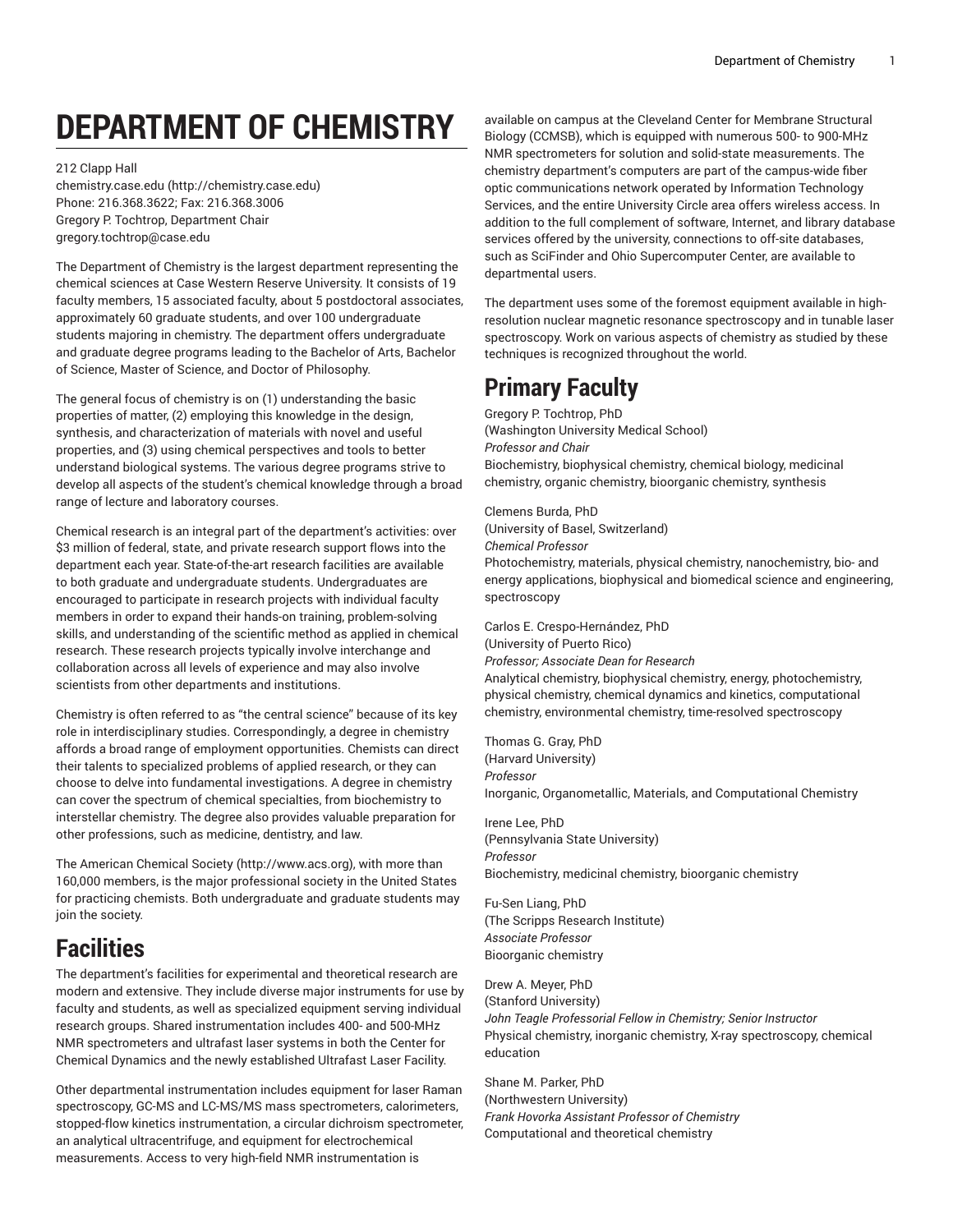John D. Protasiewicz, PhD (Cornell University)

*Hurlbut Professor of Chemistry*

Inorganic chemistry, materials and energy, organometallic chemistry, photochemistry, catalysis, computational chemistry, crystallography, electrochemistry, green chemistry, main group chemistry, molecular electronics, nanotechnology, OLEDs, optoelectronics, physical organic chemistry, polymers, solar energy, solid-state chemistry, spectroscopy, supramolecular chemistry, synthesis

Robert G. Salomon, PhD

(University of Wisconsin, Madison) *Charles Frederic Mabery Professor of Research in Chemistry* Biochemistry, chemical biology, medicinal chemistry, organic chemistry, bioorganic chemistry, cellular biology, molecular biology, natural products, pharmacology, synthesis

Anna C. Samia, PhD (Georgia Institute of Technology) *Associate Professor* Analytical chemistry, inorganic chemistry, materials and energy, bioinorganic chemistry, functional nanomaterials, nanotheranostics

Geneviève Sauvé, PhD (California Institute of Technology) *Professor* Materials and energy, organic chemistry, physical chemistry, functional polymers, nanoscale morphology, organic electronics, solar energy

conversion, structure-property relationships Daniel A. Scherson, PhD

(University of California, Davis) *Frank Hovorka Professor of Chemistry* Analytical chemistry, materials, physical chemistry, photochemistry, electrochemistry

Rekha R. Srinivasan, PhD (Case Western Reserve University) *Senior Instructor* Analytical chemistry, biophysical chemistry, organic chemistry, chemical education

Blanton S. Tolbert, PhD (University of Rochester) *Rudolph and Susan Rense Professor of Chemistry* Biochemistry, biophysical chemistry, structural biology

Michael G. Zagorski, PhD (Case Western Reserve University) *Professor* Biochemistry, biophysical chemistry, chemical biology, organic chemistry, beer brewing, bioorganic chemistry, drug delivery, NMR, structural biology

## **Lecturers**

Krista Cunningham, PhD (The Ohio State University) *Full-time Lecturer* Organic chemistry, chemical education

Benjamin Sturtz, PhD (Case Western Reserve University) *Full-time Lecturer* Inorganic Chemistry

## **Research Faculty**

Mikhail D. Linetsky, PhD (Academy of Science of Ukraine) *Research Professor* Biochemistry, chemical biology, protein chemistry, post-translational protein modification, proteomics

## **Secondary Faculty**

Paul Carey, PhD (University of Sussex, UK) *Professor, Department of Biochemistry* Biochemistry, biophysical chemistry, microscopy/imaging, spectroscopy

Chris Dealwis, PhD *Associate Professor, Department of Pharmacology* Biochemistry, biophysics, enzyme catalysis, pharmacology, proteins

Thomas Gerken, PhD (Case Western Reserve University) *Professor, Division of Pediatric Pulmonology* Biochemistry, biophysical chemistry, chemical biology, glycosylation, protein chemistry, protein structure

Burcu Gurkan, PhD (University of Notre Dame) *Assistant Professor, Chemical Engineering* Chemical Engineering

Thomas Kelley, PhD (University of Notre Dame) *Associate Professor, Division of Pediatric Pulmonology* Biochemistry, medicinal chemistry, cellular biology, pharmacology

Lydia Kisley, PhD (Rice University) *Assistant Professor, Department of Physics* Experimental biophysics, soft condensed matter physics, microscopy, interfacial/surface science, nanoscience, physical chemistry/chemical physics, signal processing, image analysis

Witold K. Surewicz, PhD (University of Lodz, Poland) *Professor, Department of Physiology and Biophysics* Biochemistry, biophysical chemistry, neurochemistry, spectroscopy

Yanming Wang, PhD (Federal Institute of Technology, Zürich, Switzerland) *Associate Professor, Department of Radiology* Organic synthesis, molecular probes for in vivo imaging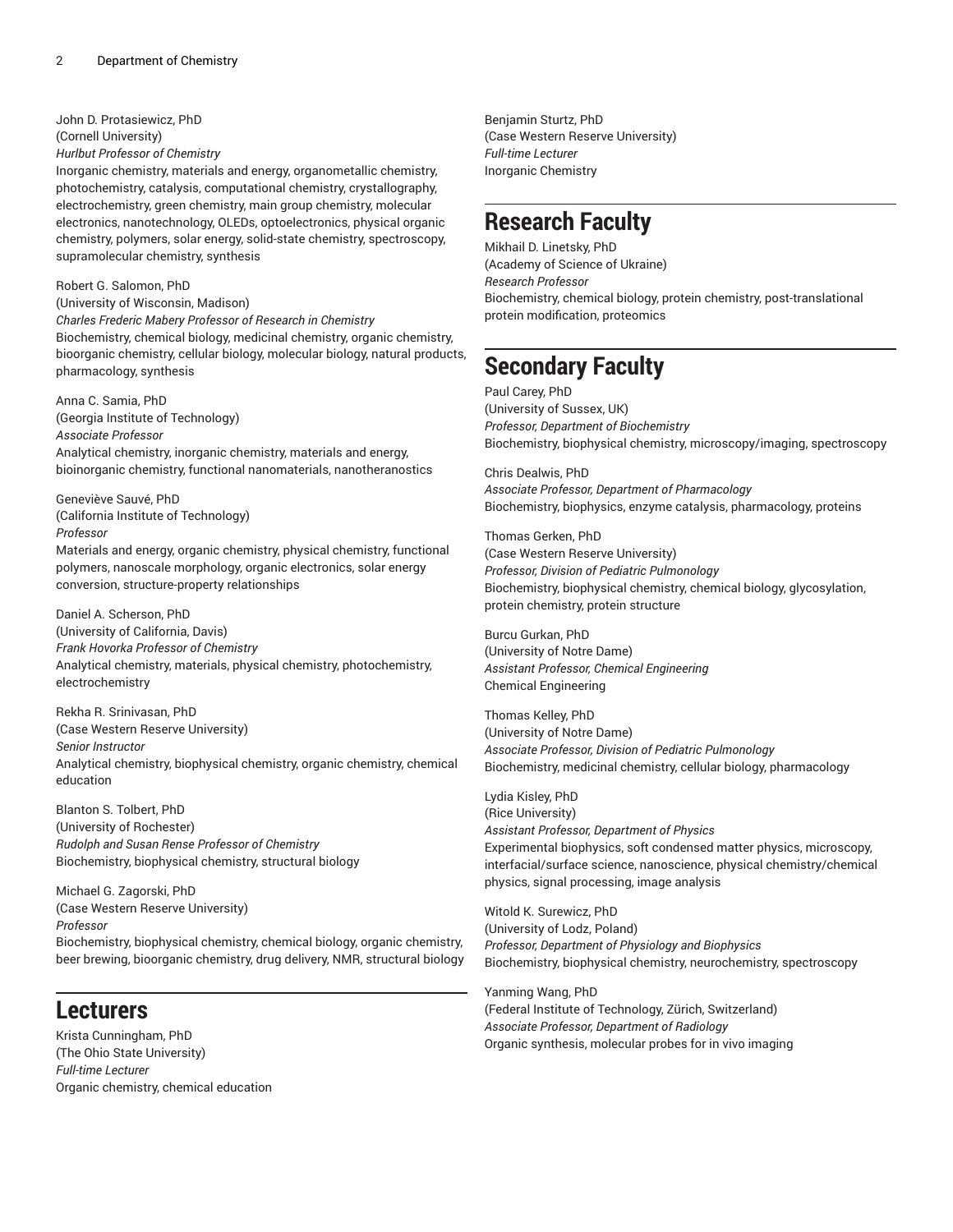Gary E. Wnek, PhD

(University of Massachusetts, Amherst)

*The Joseph F. Toot, Jr., Professor of Engineering Professor, Macromolecular Science & Engineering*

Polymeric biomaterials for drug delivery and regenerative medicine; nano- and micro-fiber fabrication; bio-mimicking approaches for polymer flammability mitigation; polymer packaging systems design; polyelectrolyte gels and elastomers; physiologically-mimicking macromolecular constructs with attention to primitive motile and irritable systems

#### Lei Zhu, PhD

(University of Akron)

*Associate Professor, Department of Macromolecular Science & Engineering* Polymer structure and morphology, polymers for energy storage, nanocomposites, polymers for drug delivery

## **Adjunct Faculty**

Michael J. Kenney, PhD (Iowa State University) *Adjunct Associate Professor* Analytical chemistry, physical chemistry, chemical education, computer programming, application development

Emily B. Pentzer, PhD (Northwestern University) *Adjunct Associate Professor*

Energy, Materials, Nanoscience, Organic Chemistry, Polymer Chemistry, Supramolecular Chemistry, Surface Chemistry, Sustainability & Green, Synthesis

M. Cather Simpson, PhD (University of New Mexico) *Adjunct Associate Professor* Biophysical chemistry; spectroscopic studies of biologically significant processes

Rajesh Viswanathan, PhD (Indiana University)

*Adjunct Associate Professor*

Chemical biology of natural products and their bioactive derivatives, chemo-enzymatic synthesis of alkaloid natural products and their derivatives, synthetic biology strategies for accessing novel chemical diversity in alkaloids, peptides and polyketides, development of medicinal chemistry platforms for discovery of anti-cancer, anti-virulent and antimalarial lead compounds

## **Emeritus Faculty**

Alfred B. Anderson, PhD (Johns Hopkins University) *Emeritus Professor* Materials, physical chemistry, electrocatalysis, interfacial phenomena, catalysis, theoretical chemistry

Mary D. Barkley, PhD

(University of California, San Diego)

*Emeritus Professor and M. Roger Clapp University Professor of Arts and Sciences*

Analytical chemistry, biochemistry, biophysical chemistry, medicinal chemistry, photochemistry, physical chemistry, theoretical chemistry

Malcolm E. Kenney, PhD

(Cornell University)

*Emeritus Professor and Hurlbut Professor of Chemistry*

Biochemistry, inorganic chemistry, materials and energy, organometallic chemistry, bioinorganic chemistry, computational chemistry, drug delivery, dyes and pigments, medicinal chemistry, nanotechnology, organosilicon chemistry, photochemistry, photodynamic therapy, polymers

Barry Miller, PhD

(Massachusetts Institute of Technology) *Frank Hovorka Professor Emeritus of Chemistry* Physical chemistry, electrochemistry

Anthony J. Pearson, PhD (University of Aston, Birmingham, England) *Rudolph and Susan Rense Professor Emeritus of Chemistry* Organic chemistry, organometallic chemistry, catalysis, natural products, synthesis

Terry Swift, PhD *Professor Emeritus of Chemistry* Analytical chemistry

Fred L. Urbach, PhD (Michigan State University) *Professor Emeritus of Chemistry* Analytical chemistry, biochemistry, inorganic chemistry, bioinorganic chemistry, catalysis

## **Majors**

The Department of Chemistry offers three curricula for undergraduate majors, leading to a Bachelor of Science (BS) degree in chemistry, Bachelor of Arts (BA) degree in chemistry, or Bachelor of Arts (BA) degree in chemical biology.

## **Bachelor of Science in Chemistry**

The BS program in chemistry is designed for students who seek professional careers in the chemical sciences and is certified by the American Chemical Society. The BS curriculum provides a rigorous background in chemistry, yet offers considerable flexibility in the senior year in the choice of electives, allowing BS majors to pursue areas of chemistry of particular interest to them in greater depth. At least three units of research (CHEM 397 / CHEM 398) are required, and up to nine units of research may be credited toward the degree.

### **Total Units Required for Graduation: 120**

### **Chemistry BS - Required Chemistry Courses First Year Units**

|                                               | Fall | <b>Spring</b> |
|-----------------------------------------------|------|---------------|
| Principles of Chemistry I (CHEM 105)          |      |               |
| Principles of Chemistry Laboratory (CHEM 113) |      |               |
| Principles of Chemistry II (CHEM 106)         |      | -3            |
| Year Total:                                   |      |               |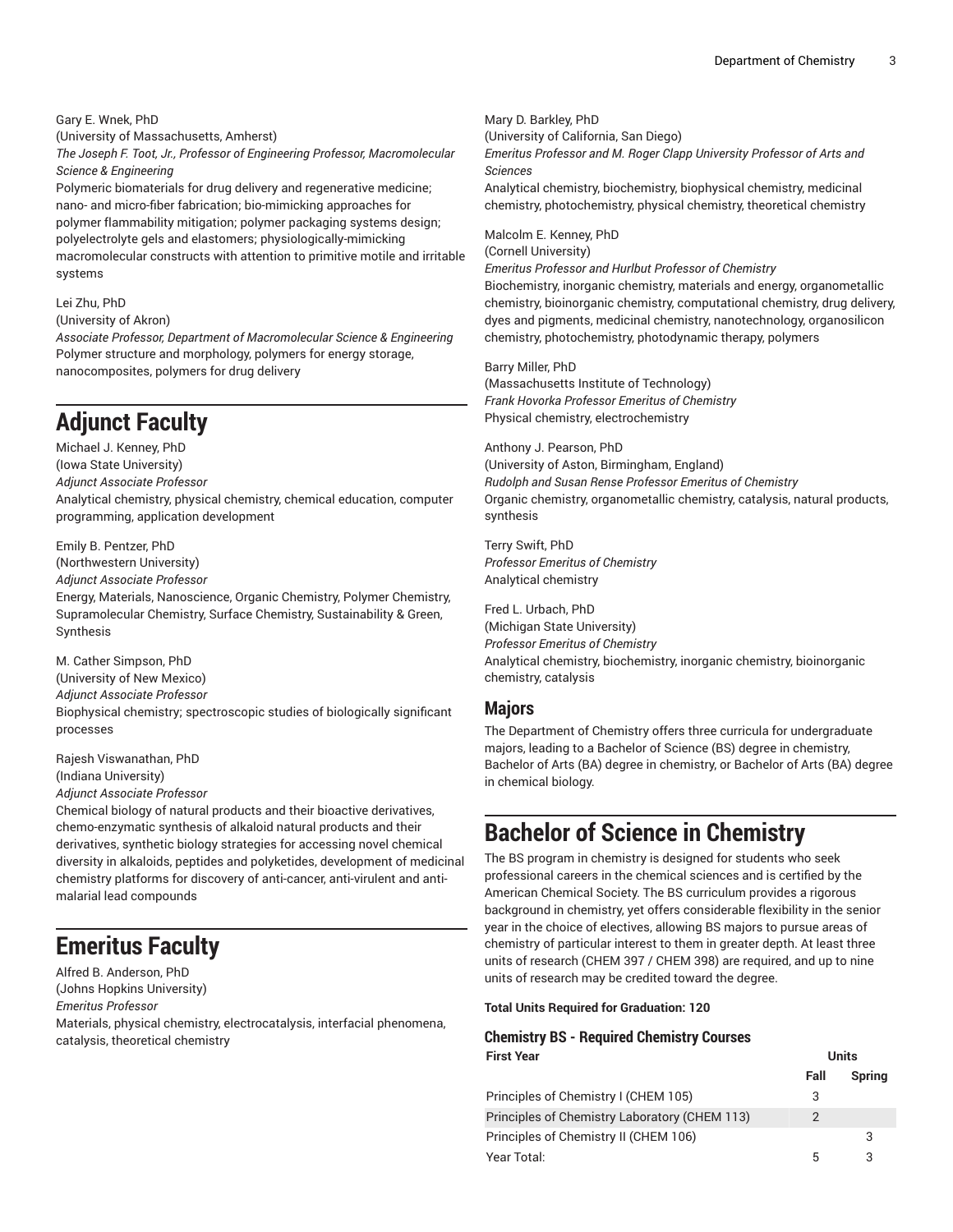| <b>Second Year</b>                                    | Units          |        |
|-------------------------------------------------------|----------------|--------|
|                                                       | Fall           | Spring |
| Quantitative Analysis Laboratory (CHEM 304)           | $\overline{2}$ |        |
| Foundations of Analytical Chemistry (CHEM 310)        | 3              |        |
| Organic Chemistry I (CHEM 323)                        | 3              |        |
| Inorganic Chemistry I (CHEM 311)                      |                | 3      |
| Laboratory Methods in Organic Chemistry<br>(CHEM 322) |                | 3      |
| Organic Chemistry II (CHEM 324)                       |                | 3      |
| Year Total:                                           | 8              | q      |

| <b>Third Year</b>                                       | Units |        |
|---------------------------------------------------------|-------|--------|
|                                                         | Fall  | Spring |
| Laboratory Methods in Inorganic Chemistry<br>(CHEM 331) | 3     |        |
| Physical Chemistry I (CHEM 335)                         | 3     |        |
| Laboratory Methods in Physical Chemistry<br>(CHEM 332)  |       | 3      |
| Physical Chemistry II (CHEM 336)                        |       | 3      |
| Chemistry Elective (300-level, see text below)          |       | 3      |
| Year Total:                                             | 6     | q      |

| <b>Fourth Year</b>                                                                                   |          | Units         |  |
|------------------------------------------------------------------------------------------------------|----------|---------------|--|
|                                                                                                      | Fall     | <b>Spring</b> |  |
| Research Requirement:                                                                                | $3 - 6$  |               |  |
| Undergraduate Research (CHEM 397)<br>or Undergraduate Research/Senior Capstone<br>Project (CHEM 398) |          |               |  |
| Biochemistry Requirement (one of the following):                                                     | $3 - 4$  |               |  |
| Introductory Biochemistry I (CHEM 328) (spring, 3<br>units)                                          |          |               |  |
| Biochemistry II: Living Systems (CHEM 329) (fall, 3<br>units)                                        |          |               |  |
| Introduction to Biochemistry: From Molecules To<br>Medical Science (BIOC 307) (4 units)              |          |               |  |
| Chemistry Elective (300-level, see text below)                                                       |          | 3             |  |
| Technical Electives (see text below)                                                                 |          | 6             |  |
| Year Total:                                                                                          | $6 - 10$ | q             |  |

### **Total Units in Sequence: 55-59**

## **Chemistry BS - Additional Required Courses**

| <b>MATH 121</b>       | Calculus for Science and<br>Engineering I   |   |
|-----------------------|---------------------------------------------|---|
| <b>MATH 122</b>       | Calculus for Science and<br>Engineering II  |   |
| or MATH 124           | Calculus II                                 |   |
| <b>MATH 223</b>       | Calculus for Science and<br>Engineering III | 3 |
| or MATH 227           | Calculus III                                |   |
| One of the following: |                                             | 3 |
| <b>MATH 224</b>       | <b>Elementary Differential Equations</b>    |   |
| <b>MATH 228</b>       | Differential Equations                      |   |

| <b>Total Units</b> |                                                         | 25 |
|--------------------|---------------------------------------------------------|----|
| <b>PHYS 221</b>    | Introduction to Modern Physics                          | 3  |
| or PHYS 124        | Physics and Frontiers II - Electricity and<br>Magnetism |    |
| <b>PHYS 122</b>    | General Physics II - Electricity and<br>Magnetism       |    |
| or PHYS 123        | <b>Physics and Frontiers I - Mechanics</b>              |    |
| <b>PHYS 121</b>    | <b>General Physics I - Mechanics</b>                    |    |
| <b>STAT 312</b>    | Basic Statistics for Engineering and<br>Science         |    |

The chemistry elective may be any chemistry department course at the 300 level or above which is not part of the "core set," or selected courses with a strong chemistry content at the 300 level or above from other science departments. Only three units of CHEM 397 may be applied to a chemistry elective.

The technical electives may be chosen more widely from any of the physical sciences, math, or engineering courses. An additional six units of CHEM 397 may be taken as technical electives. Further additional units of CHEM 397 may be taken as free electives. Students may wish to group their electives into "tracks" of specialization in order to tailor their degree to a particular area of chemistry.

BS majors who plan to go on to graduate study may elect to take advanced courses in:

### **Inorganic Chemistry**

| <b>CHEM 412</b>           | Advanced Inorganic Chemistry I            |
|---------------------------|-------------------------------------------|
| <b>Organic Chemistry</b>  |                                           |
| <b>CHEM 421</b>           | <b>Advanced Organic Chemistry I</b>       |
| <b>CHFM 422</b>           | Advanced Organic Chemistry II             |
| <b>CHEM 435</b>           | Synthetic Methods in Organic<br>Chemistry |
| <b>Physical Chemistry</b> |                                           |
| <b>CHEM 406</b>           | <b>Chemical Kinetics</b>                  |
| <b>CHEM 407</b>           | <b>Chemical Thermodynamics</b>            |
| <b>CHEM 446</b>           | <b>Quantum Mechanics I</b>                |

Students can also elect to take other graduate offerings. Interdisciplinary strengths can be achieved by selecting technical electives in biochemistry, biomedical engineering, chemical engineering, macromolecular science, and materials science as well as in biology; earth, environmental, and planetary sciences; mathematics, applied mathematics, and statistics; and physics.

## **Bachelor of Arts in Chemistry**

The BA program in chemistry is intended for pre-professional students who plan careers in medicine, dentistry, veterinary medicine, pharmacy, or in other fields for which a baccalaureate degree in chemistry provides appropriate training. BA majors may supplement their required courses with additional chemistry courses or may utilize the curriculum's flexibility to develop an interdisciplinary program of their choice. Many chemistry BA majors participate in undergraduate research within the Department of Chemistry (CHEM 397 / CHEM 398) or in other science departments, including those in the medical school.

**Total Units Required for Graduation: 120**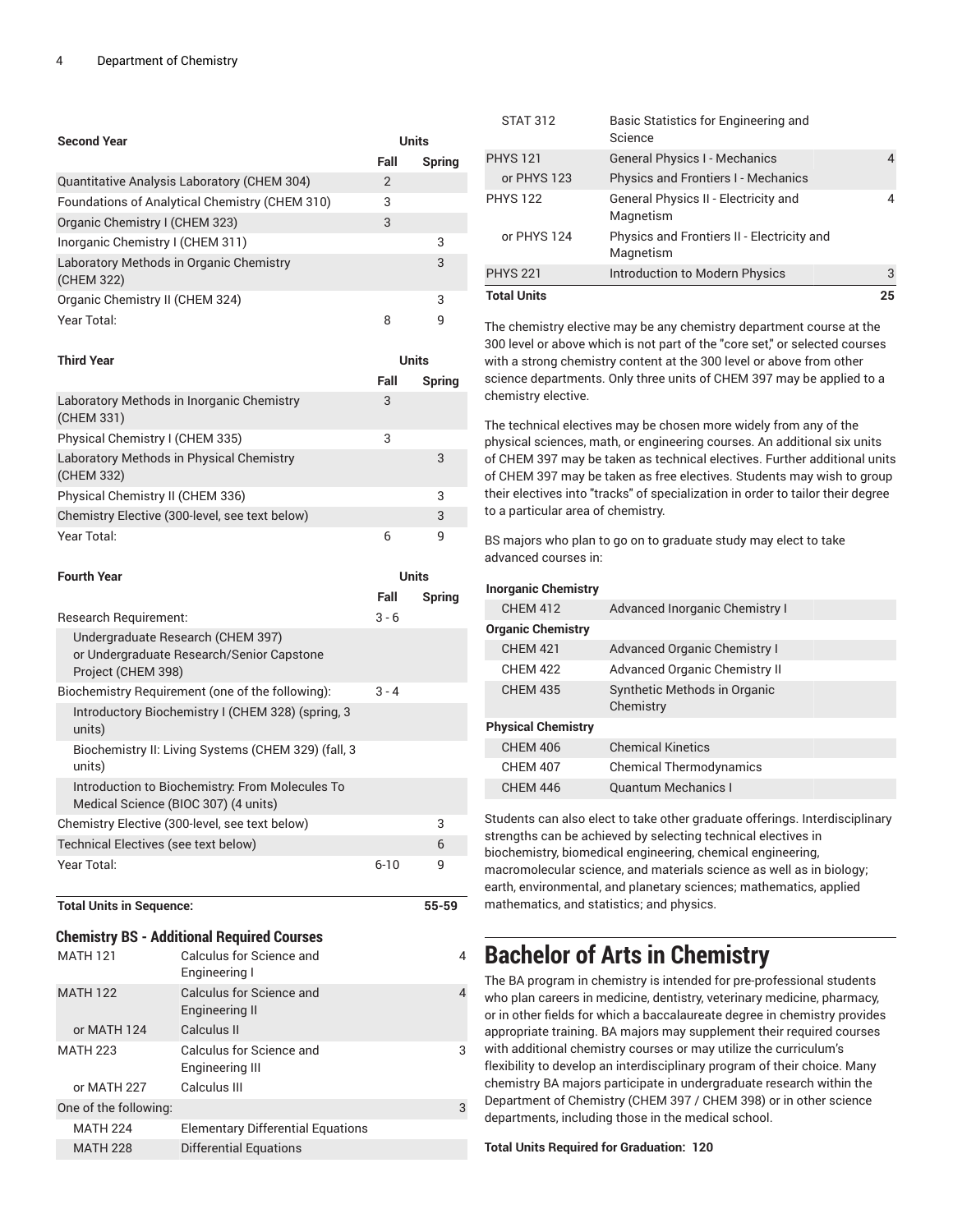### **Chemistry BA - Required Chemistry Courses First Year Units**

| Principles of Chemistry I (CHEM 105)                                                                                                | Fall<br>3      | Spring       |
|-------------------------------------------------------------------------------------------------------------------------------------|----------------|--------------|
| Principles of Chemistry Laboratory (CHEM 113)                                                                                       | $\overline{2}$ |              |
| Principles of Chemistry II (CHEM 106)                                                                                               |                | 3            |
| Year Total:                                                                                                                         | 5              | 3            |
|                                                                                                                                     |                |              |
| <b>Second Year</b>                                                                                                                  |                | <b>Units</b> |
|                                                                                                                                     | Fall           | Spring       |
| Introductory Organic Chemistry I (CHEM 223)<br>or Organic Chemistry I (CHEM 323)                                                    | 3              |              |
| Introductory Organic Chemistry Laboratory I<br>(CHEM 233) (see below*)                                                              | $\overline{2}$ |              |
| Introductory Organic Chemistry II (CHEM 224)<br>or Organic Chemistry II (CHEM 324)                                                  |                | 3            |
| Introductory Organic Chemistry Laboratory II<br>(CHEM 234) (see below*)<br>or Laboratory Methods in Organic Chemistry<br>(CHEM 322) |                | $2 - 3$      |
| Year Total:                                                                                                                         | 5              | $5-6$        |
| <b>Third Year</b>                                                                                                                   | <b>Units</b>   |              |
|                                                                                                                                     | Fall           | Spring       |
| Introductory Physical Chemistry I (CHEM 301)<br>or Physical Chemistry I (CHEM 335)                                                  | 3              |              |
| Quantitative Analysis Laboratory (CHEM 304)                                                                                         | $\overline{2}$ |              |
| Foundations of Analytical Chemistry (CHEM 310)                                                                                      | 3              |              |
| Introductory Physical Chemistry II (CHEM 302)<br>or Physical Chemistry II (CHEM 336)                                                |                | 3            |
| <b>Introductory Physical Chemistry Laboratory</b><br>(CHEM 305)                                                                     |                | 3            |
| Year Total:                                                                                                                         | 8              | 6            |
|                                                                                                                                     |                |              |
| <b>Fourth Year</b>                                                                                                                  | <b>Units</b>   |              |
|                                                                                                                                     | Fall           |              |
| <b>Electives</b>                                                                                                                    |                |              |
| Year Total:                                                                                                                         |                |              |
| <b>Total Units in Sequence:</b>                                                                                                     | $32 - 33$      |              |
| * CHEM 322 is offered in spring only, and may be substituted in place of<br>both CHEM 233 and CHEM 234.                             |                |              |

|                 | <b>Chemistry BA - Additional Required Courses</b>                         |                |
|-----------------|---------------------------------------------------------------------------|----------------|
| <b>PHYS 115</b> | <b>Introductory Physics I</b>                                             | 4              |
| or PHYS 121     | General Physics I - Mechanics                                             |                |
| <b>PHYS 116</b> | <b>Introductory Physics II</b>                                            | $\overline{4}$ |
| or PHYS 122     | <b>General Physics II - Electricity and Magnetism</b>                     |                |
| <b>MATH 125</b> | Math and Calculus Applications for<br>Life, Managerial, and Social Sci I  | 4              |
| or MATH 121     | Calculus for Science and Engineering I                                    |                |
| <b>MATH 126</b> | Math and Calculus Applications for<br>Life, Managerial, and Social Sci II | $\overline{4}$ |

| or MATH 122        | Calculus for Science and Engineering II |    |
|--------------------|-----------------------------------------|----|
| <b>Total Units</b> |                                         | 16 |

## **Bachelor of Arts in Chemical Biology**

The BA program in chemical biology is intended for pre-professional students who plan careers in medicine, dentistry, veterinary medicine, pharmacy, or for individuals seeking careers that utilize chemistry to solve problems affecting living systems. A key component of the major is the flexibility imparted by fewer required courses and the integration of six credit hours of technical electives. Many chemical biology BA majors participate in undergraduate research within the Department of Chemistry (CHEM 397 / CHEM 398) or in other science departments, including those in the medical school.

**Total Units Required for Graduation: 120**

## **Chemical Biology BA - Required Chemistry Courses First Year Units**

|                                               | Fall | Spring |
|-----------------------------------------------|------|--------|
| Principles of Chemistry I (CHEM 105)          | 3    |        |
| Principles of Chemistry II (CHEM 106)         |      | 3      |
| Principles of Chemistry Laboratory (CHEM 113) |      | 2      |
| Year Total:                                   | ₽    | 5      |

| <b>Second Year</b>                                                                                                                        | <b>Units</b>         |               |
|-------------------------------------------------------------------------------------------------------------------------------------------|----------------------|---------------|
|                                                                                                                                           | Fall                 | <b>Spring</b> |
| Organic Chemistry I (CHEM 323)<br>or CHEM 223 and CHEM 224                                                                                | $3-6$                |               |
| <b>Introductory Organic Chemistry Laboratory I</b><br>(CHEM 233) (see below*)<br>or Laboratory Methods in Organic Chemistry<br>(CHEM 322) | $2 - 3$              |               |
| Biochemistry Laboratory (CHEM 306)                                                                                                        |                      | 3             |
| Introductory Biochemistry I (CHEM 328)                                                                                                    |                      | 3             |
| Year Total:                                                                                                                               | $5-9$                | 6             |
| <b>Third Year</b>                                                                                                                         | <b>Units</b><br>Fall |               |
| Introductory Physical Chemistry I (CHEM 301)<br>or Physical Chemistry I (CHEM 335)                                                        | 3                    |               |
| Quantitative Analysis Laboratory (CHEM 304)                                                                                               | $\overline{2}$       |               |
| Foundations of Analytical Chemistry (CHEM 310)                                                                                            | 3                    |               |
| Year Total:                                                                                                                               | 8                    |               |
| <b>Fourth Year</b>                                                                                                                        | <b>Units</b>         |               |
|                                                                                                                                           | Fall                 | Spring        |
| Technical Electives (see text below)                                                                                                      | 6                    |               |
| Undergraduate Research/Senior Capstone Project<br>(CHEM 398)                                                                              |                      | $3 - 6$       |
| Year Total:                                                                                                                               | 6                    | $3-6$         |

### **Total Units in Sequence: 36-43**

\* CHEM 322 is offered in spring only, and may be substituted in place of *both* CHEM 233 and CHEM 234. Only one semester of organic chemistry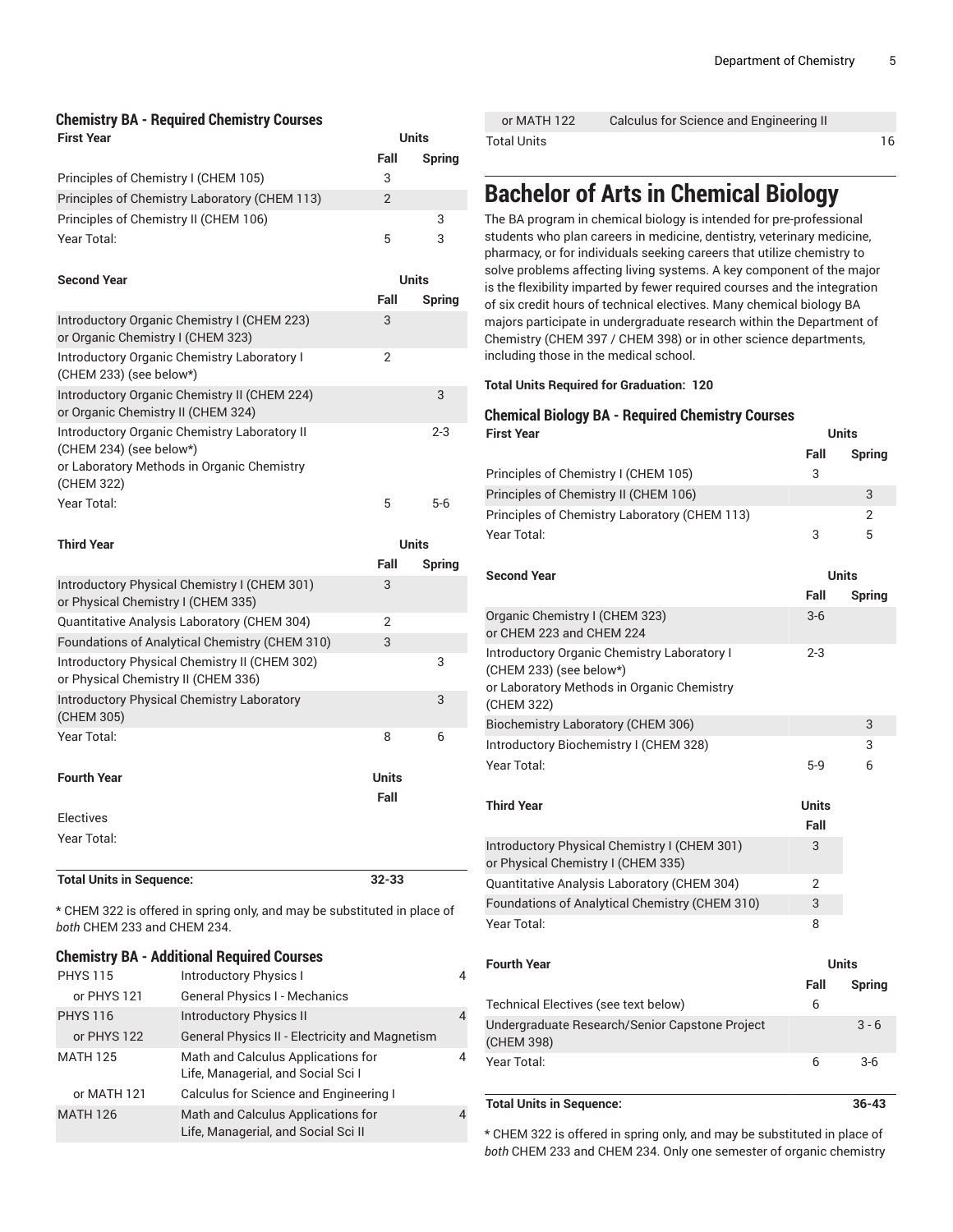laboratory is required for our chemical biology BA program. However, some medical schools require two semesters of organic lab, so students should plan accordingly.

The technical electives may be chosen more widely from any of the physical sciences, math, or engineering courses. A maximum of six units of CHEM 397 may be taken as technical electives. Further additional units of CHEM 397 may be taken as free electives. Students may wish to group their electives into "tracks" of specialization in order to tailor their degree to a particular area of chemistry.

### **Chemical Biology BA - Additional Required Courses**

| <b>BIOL 214</b>    | Genes, Evolution and Ecology                                             | 3  |
|--------------------|--------------------------------------------------------------------------|----|
| <b>BIOL 214L</b>   | Genes, Evolution and Ecology Lab                                         | 1  |
| <b>BIOL 215</b>    | Cells and Proteins                                                       | 3  |
| <b>BIOL 215L</b>   | <b>Cells and Proteins Laboratory</b>                                     | 1  |
| <b>PHYS 115</b>    | <b>Introductory Physics I</b>                                            | 4  |
| or PHYS 121        | General Physics I - Mechanics                                            |    |
| <b>PHYS 116</b>    | <b>Introductory Physics II</b>                                           | 4  |
| or PHYS 122        | <b>General Physics II - Electricity and Magnetism</b>                    |    |
| <b>MATH 125</b>    | Math and Calculus Applications for<br>Life, Managerial, and Social Sci I | 4  |
| or MATH 121        | Calculus for Science and Engineering I                                   |    |
| <b>MATH 126</b>    | Math and Calculus Applications for<br>Life, Managerial, and Social Scill | 4  |
| or MATH 122        | Calculus for Science and Engineering II                                  |    |
| <b>Total Units</b> |                                                                          | 24 |

## **Departmental Honors**

Chemistry majors who have excellent academic records may participate in the Honors in Chemistry program. To graduate with honors in chemistry, a student must satisfy the following requirements:

- 1. A combined grade point average of 3.50 in chemistry, physics, and mathematics and an overall grade point average of 3.20
- 2. A minimum of six units of Undergraduate Research (CHEM 397), or chemical research done under another course number with departmental approval
- 3. A thesis approved by the department's undergraduate affairs committee based on the level of research, quality of the manuscript, and chemical content

## **Teacher Licensure in Chemistry**

The chemistry department offers a special option for undergraduate students who wish to pursue a chemistry major and a career in teaching. The Adolescent to Young Adult (AYA) Teacher Education Program in Physical Sciences prepares CWRU students to receive an Ohio Teaching License for grades 7-12. Students declare a second major in education —which involves 36 hours in education and practicum requirements and complete a planned sequence of chemistry content course work within the context of the BA chemistry major. The program is designed to offer several unique features not found in other programs and to place students in mentored teaching situations throughout their teacher preparation career. This small, rigorous program is designed to capitalize

on the strengths of CWRU's chemistry department, its Teacher Education Program, and the relationships the university has built with area schools.

## **Chemistry Minor**

Students may complete a minor in chemistry, defined as one year of freshman chemistry (including laboratory); two additional three-unit lecture courses; and two additional laboratory or approved courses. A recommended sequence would include:

## **Course List**

| <b>Total Units</b> |                                                        | 18             |
|--------------------|--------------------------------------------------------|----------------|
| <b>CHEM 234</b>    | <b>Introductory Organic Chemistry</b><br>Laboratory II | 2              |
| <b>CHEM 233</b>    | Introductory Organic Chemistry<br>Laboratory I         | $\mathfrak{D}$ |
| or CHEM 324        | <b>Organic Chemistry II</b>                            |                |
| <b>CHEM 224</b>    | <b>Introductory Organic Chemistry II</b>               | 3              |
| or CHEM 323        | Organic Chemistry I                                    |                |
| <b>CHEM 223</b>    | <b>Introductory Organic Chemistry I</b>                | 3              |
| <b>CHEM 113</b>    | Principles of Chemistry Laboratory                     | 2              |
| <b>CHEM 106</b>    | Principles of Chemistry II                             | 3              |
| <b>CHEM 105</b>    | Principles of Chemistry I                              | 3              |
|                    |                                                        |                |

Other sequences may be followed after consultation with the Department of Chemistry.

## **Graduate Programs**

## **Master of Science Programs**

The MS degree in chemistry may be obtained by completing (1) a program that includes the preparation of a master's thesis, or (2) a program involving only course work. Both programs require a minimum of 30 units, of which up to six units may be for the master's thesis. Course work for the master's degree may be taken on a part-time basis, but thesis research can be undertaken only by full-time graduate students. Thus, only the master's degree without thesis can be earned entirely on a part-time basis.

The Science and Technology Entrepreneurship Program (STEP) is a three- or four-semester professional MS degree offered in chemistry as well as in biotechnology and physics. Students enter the Chemistry Entrepreneurship program with a bachelor's, master's, or doctoral degree in a chemistry-related field. The program consists of advanced courses in chemistry, business, and technology innovation and an entrepreneurial project with technical content in an existing company or new venture.

## **Doctor of Philosophy Program**

The PhD degree in chemistry is granted to those students who have shown an extensive knowledge of advanced chemistry and the ability to do original research. The program usually requires four years of fulltime study after the bachelor's degree. Besides advanced courses, the program consists of cumulative and oral examinations, seminars and colloquia, and an original research project. At least twelve months must be spent in residence on campus while fulfilling the PhD thesis research requirement.

Full-time graduate students who maintain satisfactory academic performance while pursuing the PhD degree in chemistry normally receive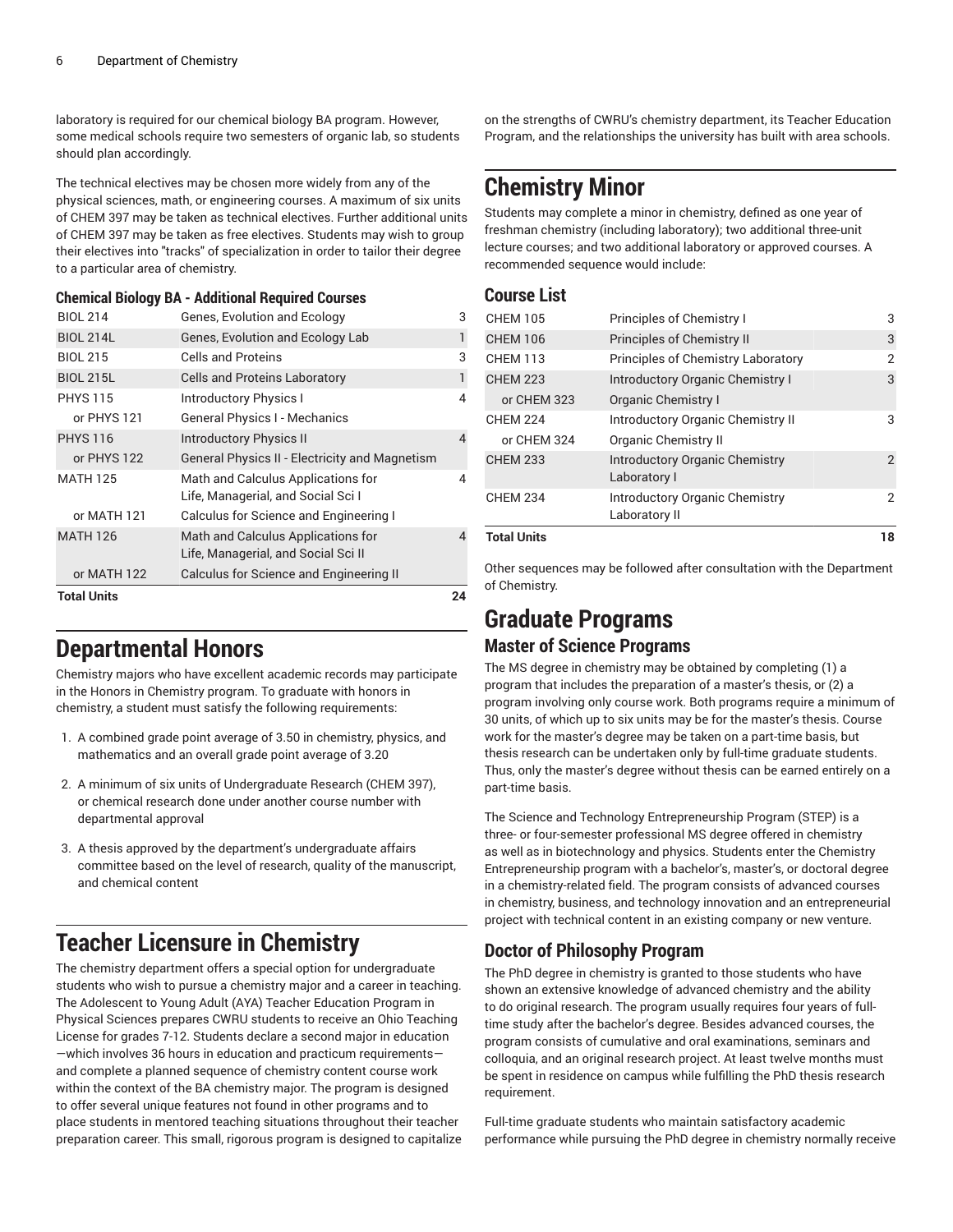a stipend for teaching and/or research, which includes full tuition and a monthly amount sufficient to cover living expenses.

#### **Research**

The Department of Chemistry is noted for research programs in (1) chemical biology and (2) energy and materials. Projects range from synthetic studies of important bioactive substances, including antibiotics and DNA-binding substances, to detailed examination of the surface properties of materials used in batteries and electrolytic cells. Studies are being performed with molecules as simple as oxygen and as complicated as those which describe the active centers of enzymes or the protein core of insoluble aggregates that deposit in neurodegenerative disease. Efforts are being made to understand the basic chemical properties leading to reactive mediators generated from physiological lipids.

Other research is aimed at developing new drugs for photodynamic therapy and at understanding the mechanism of action of drugs for antiretroviral therapy. The influence of metal ions in modifying reactivity is a common interest of several members of the faculty, as is the development of organometallic compounds for materials and catalysis. Chemical surfaces are being studied, as are various applications of nanoparticles, from cells to the environment. Studies designed to characterize electrode-electrolyte interfaces, the electrochemical properties of new semiconductors, and single-cell microelectrodes are also ongoing. These efforts are complemented by theoretical studies on the interfacial structure and bonding of composite materials.

Case Western Reserve University ranks among the leading universities internationally in its strengths in electrochemistry and has brought these strengths together in the Yeager Center for [Electrochemical](http://chemistry.case.edu/department/research/yces/) Studies [\(YCES\)](http://chemistry.case.edu/department/research/yces/) (<http://chemistry.case.edu/department/research/yces/>). The interdisciplinary nature of electrochemistry involves the interaction of electrochemists in the chemistry and chemical engineering departments with metallurgists, surface physicists, inorganic and organic chemists, polymer membrane chemists, and electrical engineers. Such interactions, lacking on most campuses, are promoted at Case Western Reserve University through YCES. Graduate students in the chemistry department have the opportunity to specialize in electrochemistry in one of the most extensive course and research programs in the United States.

### **Colloquia and Seminars**

The department sponsors a rich program of colloquia and seminars on recent advances in chemical research. Most notable among these is the Frontiers in Chemistry Lecture Series, in which scientists of international distinction lecture on major discoveries and developments in chemistry. In addition, a weekly colloquium series provides lectures by invited speakers in a variety of fields of chemical investigation. Both of these programs are addressed to an audience of faculty, graduate students, and other chemical scientists in the university and the Cleveland area, and are a vital means to broaden current knowledge. Numerous other seminars and meetings are held on a more specialized and informal level. Most individual research groups conduct weekly discussions to evaluate their progress.

### **Courses**

#### **CHEM 105. Principles of Chemistry I. 3 Units.**

Atomic structure; thermochemistry; periodicity, bonding and molecular structure; intermolecular forces; properties of solids; liquids, gases and solutions. Recommended preparation: One year of high school chemistry.

#### **CHEM 106. Principles of Chemistry II. 3 Units.**

Thermodynamics, chemical equilibrium; acid/base chemistry; oxidation and reduction; kinetics; spectroscopy; introduction to nuclear, organic, inorganic, and polymer chemistry. Prereq: [CHEM 105](/search/?P=CHEM%20105) or [CHEM 111.](/search/?P=CHEM%20111)

#### **CHEM 111. Principles of Chemistry for Engineers. 4 Units.**

A first course in university chemistry emphasizing chemistry of materials for engineering students. Atomic theory and quantitative relationships; gas laws and kinetic theory; solutions, acid-base properties and pH; thermodynamics and equilibrium; kinetics, catalysis, and mechanisms; molecular structure and bonding. Recommended preparation: One year of high school chemistry.

#### **CHEM 113. Principles of Chemistry Laboratory. 2 Units.**

A one semester laboratory based on quantitative chemical measurements. Experiments include analysis, synthesis and characterization, thermochemistry and chemical kinetics. Computer analysis of data is a key part of all experiments. Prereq or Coreq: [CHEM 105](/search/?P=CHEM%20105) or [CHEM 106](/search/?P=CHEM%20106) or [CHEM 111](/search/?P=CHEM%20111) or [ENGR 145.](/search/?P=ENGR%20145)

#### **CHEM 119. Concepts for a Molecular View of Biology I. 3 Units.**

The first semester of a two-course sequence in elementary inorganic, organic, and biochemistry, intended for nursing students or non-majors. Topics include: atomic theory, the periodic table, chemical bonds, molecular geometry, ideal gas laws, equilibrium and reaction rates, acids and bases, nuclear chemistry, and nomenclature and reactions of organic compounds (including alkyl, aryl, alcohol, carbonyl, and amino compounds). Problems involving numeric computation are emphasized. This course is not open to students with credit for [CHEM 105](/search/?P=CHEM%20105) or [CHEM 111](/search/?P=CHEM%20111).

#### **CHEM 121. Concepts for a Molecular View of Biology II. 3 Units.**

The second course of a two-semester sequence in elementary inorganic, organic, and biochemistry, intended for nursing students or nonmajors. Topics include: carbohydrates, lipids, proteins, enzyme kinetics, metabolic pathways and bioenergetics, DNA and RNA, methods of molecular biology, and nutrition. Applications to human physiology and medicine emphasized. This course is not open to students with credit for [CHEM 223](/search/?P=CHEM%20223) or [CHEM 323.](/search/?P=CHEM%20323) Prereq: [CHEM 119](/search/?P=CHEM%20119).

#### **CHEM 223. Introductory Organic Chemistry I. 3 Units.**

Introductory course for science majors and engineering students. Develops themes of structure and bonding along with elementary reaction mechanisms. Includes treatment of hydrocarbons, alkyl halides, alcohols, and ethers as well as an introduction to spectroscopy. Prereq: [CHEM 106](/search/?P=CHEM%20106) or [ENGR 145](/search/?P=ENGR%20145).

#### **CHEM 224. Introductory Organic Chemistry II. 3 Units.**

Continues and extends themes of structure and bonding from [CHEM 223](/search/?P=CHEM%20223) and continues spectroscopy and more complex reaction mechanisms. Includes treatment of aromatic rings, carbonyl compounds, amines, and selected special topics. Prereq: [CHEM 223](/search/?P=CHEM%20223) or [CHEM 323](/search/?P=CHEM%20323).

#### **CHEM 233. Introductory Organic Chemistry Laboratory I. 2 Units.**

An introductory organic laboratory course emphasizing microscale operations. Synthesis and purification of organic compounds, isolation of natural products, and systematic identification of organic compounds by physical and chemical methods. Prereq: ([CHEM 106](/search/?P=CHEM%20106) or [ENGR 145\)](/search/?P=ENGR%20145) and [CHEM 113](/search/?P=CHEM%20113). Prereq or Coreq: [CHEM 223](/search/?P=CHEM%20223) or [CHEM 323](/search/?P=CHEM%20323).

#### **CHEM 234. Introductory Organic Chemistry Laboratory II. 2 Units.**

A continuation of [CHEM 233](/search/?P=CHEM%20233), involving multi-step organic synthesis, peptide synthesis, product purification and analysis using sophisticated analytical techniques such as chromatography and magnetic resonance spectroscopy. Prereq: [CHEM 233.](/search/?P=CHEM%20233) Prereq or Coreq: [CHEM 224](/search/?P=CHEM%20224)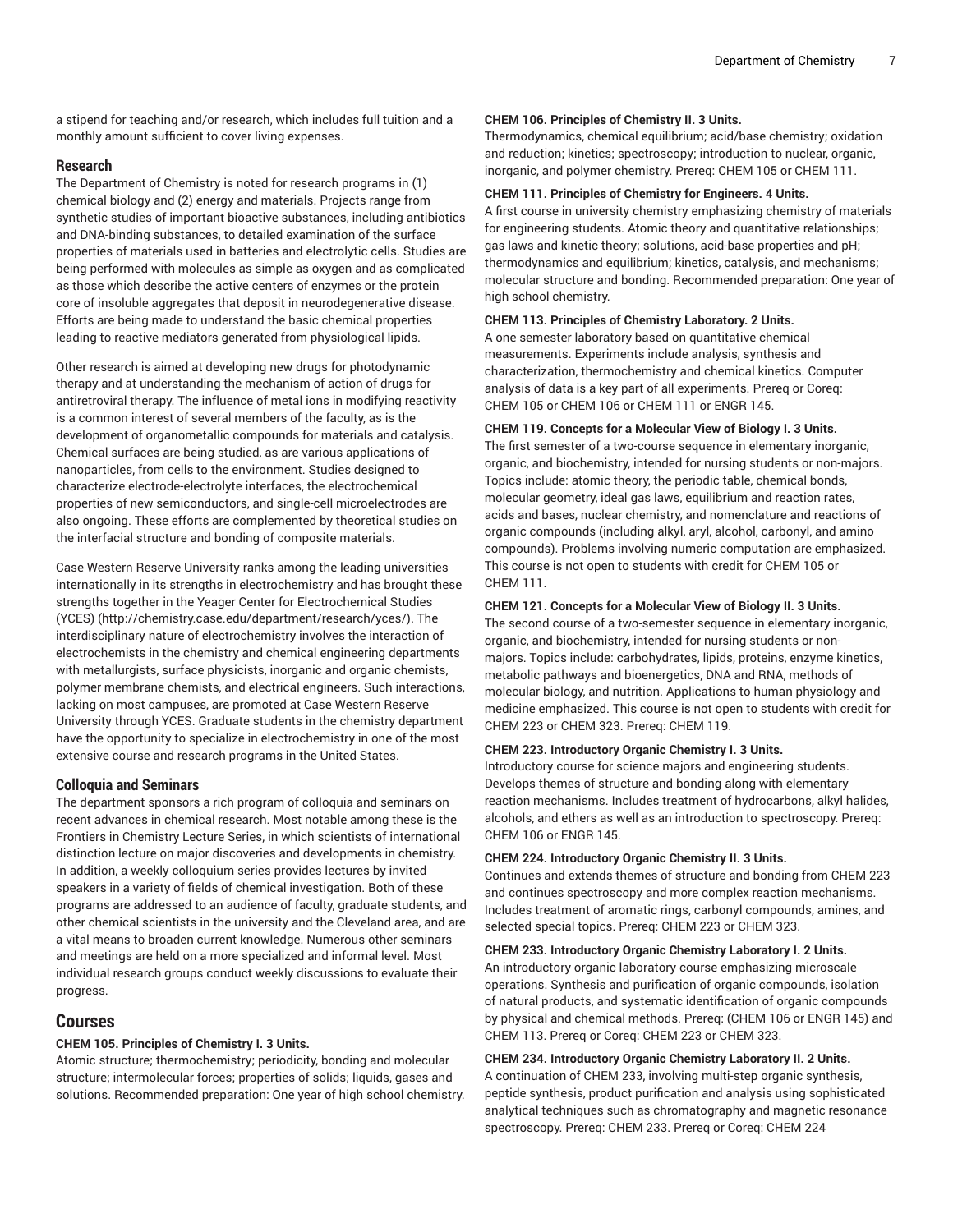#### **CHEM 290. Chemical Laboratory Methods for Engineers. 3 Units.**

Techniques of chemical synthesis, analysis, and characterization. Uses students' backgrounds in general and organic chemistry, but requires no background in chemical laboratory operations. Prereq or Coreq: [CHEM 223](/search/?P=CHEM%20223) or [CHEM 323](/search/?P=CHEM%20323).

#### **CHEM 301. Introductory Physical Chemistry I. 3 Units.**

First of a two-semester sequence covering principles and applications of physical chemistry, intended for chemistry and engineering majors and other students having primary interests in biochemical, biological or life-science areas. States and properties of matter. Thermodynamics and its application to chemical and biochemical systems. Chemical equilibrium. Electrochemistry. Recommended preparation: One year each of undergraduate physics and calculus, preferably including partial derivatives. Prereq: [CHEM 106](/search/?P=CHEM%20106) or [ENGR 145](/search/?P=ENGR%20145).

#### **CHEM 302. Introductory Physical Chemistry II. 3 Units.**

Continuation of [CHEM 301](/search/?P=CHEM%20301). Chemical kinetics and catalysis. Introductory quantum chemistry. Spectroscopy. Statistical thermodynamics. Prereq: [CHEM 301](/search/?P=CHEM%20301) or [CHEM 335](/search/?P=CHEM%20335).

#### **CHEM 304. Quantitative Analysis Laboratory. 2 Units.**

A one-semester laboratory course providing practical experience in the analytical process. Focus is on statistical error analysis of measurements, method validation and instrument calibration, and reporting. Basic laboratory skills are developed and evaluated based on accuracy and precision of measurements. Experiments using titration, spectroscopy, electrochemistry, liquid and gas chromatography, and mass spectrometry are conducted. Prereq: [\(CHEM 106](/search/?P=CHEM%20106) or [ENGR 145](/search/?P=ENGR%20145)) and [CHEM 113.](/search/?P=CHEM%20113) Coreq: [CHEM 310](/search/?P=CHEM%20310).

#### **CHEM 305. Introductory Physical Chemistry Laboratory. 3 Units.**

A one-semester laboratory course focusing on the principles and quantitative characterization of chemical and biochemical systems. Experiments include chemical equilibrium kinetics, electrochemistry, spectroscopy and the use of computers for the statistical analysis of experimental data. Seminar discussions and disciplinary writing of results. Counts as SAGES Departmental Seminar. Prereq: [CHEM 301](/search/?P=CHEM%20301) and [CHEM 304](/search/?P=CHEM%20304) or [CHEM 335](/search/?P=CHEM%20335). Or Prereq or Coreq: [CHEM 302](/search/?P=CHEM%20302) or [CHEM 336](/search/?P=CHEM%20336).

#### **CHEM 306. Biochemistry Laboratory. 3 Units.**

A one semester laboratory and lecture course developed to introduce students to a variety of chemical biology laboratory themes including buffering, identification of amino acids, immunoassay, ligand binding, cellular fractionation, enzyme isolation and purification, proteomics, and enzyme kinetics. Techniques include titration, various forms of chromatography, colorimetric assays, electrophoresis, high performance liquid chromatography and liquid chromatography coupled with tandem mass spectrometry. Recommended preparation: [CHEM 328/](/search/?P=CHEM%20328)[CHEM 428](/search/?P=CHEM%20428). Counts as SAGES Departmental Seminar. Prereq: [CHEM 233](/search/?P=CHEM%20233).

#### **CHEM 310. Foundations of Analytical Chemistry. 3 Units.**

A one-semester lecture covering classical and modern aspects of the analytical process; analysis requirements, method selection including capabilities and limitations, sampling and sample processing, measurement data statistics for evaluation of precision and accuracy, method validation, and reporting. Fundamental concepts in equilibrium thermodynamics are covered in the context of chemical analysis. Methods based on titration, spectroscopy, electrochemistry, chromatography, and mass spectrometry are emphasized. Prereq: [CHEM 106](/search/?P=CHEM%20106) and [CHEM 113](/search/?P=CHEM%20113). Coreq: [CHEM 304](/search/?P=CHEM%20304).

#### **CHEM 311. Inorganic Chemistry I. 3 Units.**

Fundamentals of inorganic chemistry. Topics include molecular structure, molecular shape and symmetry, structure of solids, d-metal complexes, oxidation and reduction, and acids and bases. Prereq or Coreq: [CHEM 224](/search/?P=CHEM%20224) or [CHEM 324.](/search/?P=CHEM%20324)

#### **CHEM 314. Innovation and French Science: Past, Present, and Future. 3 Units.**

The French scientific enterprise over the past 250 years has been buffeted by politics, war, civil unrest, and economic and societal changes. This study abroad course examines the evolution of science in France in light of these influences, how women have play an outsized role relative to the U.S., and the centrality of the French to humanity's scientific endeavor over the centuries. Students will visit many important scientific venues, both historical and modern, around Paris and elsewhere in the country. Readings from a variety of sources -- scientific, literary, historical -- and informal meetings with French scientists, engineers, and students will provide a comprehensive portrait of French science and scientific history from a variety of perspectives. The course will be conducted in English, although there is ample opportunity to interact in French if the student desires. The course meets the CAS Global & Cultural Diversity Requirement and may meet breadth requirements in certain programs. Not available for credit to students who have completed [FRCH 328](/search/?P=FRCH%20328)/428, PHYS 333, [WGST 333,](/search/?P=WGST%20333) or [WLIT](/search/?P=WLIT%20353) 353/453. Offered as [CHEM 314](/search/?P=CHEM%20314), [HSTY](/search/?P=HSTY%20314) 314, [PHYS](/search/?P=PHYS%20314) 314, and [WGST 314](/search/?P=WGST%20314). Counts for CAS Global & Cultural Diversity Requirement.

#### **CHEM 316. Frontiers of Inorganic Chemistry. 3 Units.**

This course deals with five topics in inorganic chemistry of current interest. The topics are: ways in which inorganic chemistry can increase the quality of the environment, methods by which inorganic chemistry can lead to sustainable processes in a developed industrial society, advances in bioinorganic and medicinal inorganic chemistry of clinical importance, modern inorganic materials with unusual and valuable property sets, and representative industrial inorganic research and production processes. It is to be team taught. Offered as [CHEM 316](/search/?P=CHEM%20316) and [CHEM 416](/search/?P=CHEM%20416).

#### **CHEM 322. Laboratory Methods in Organic Chemistry. 3 Units.**

Experimental approach to the synthesis, purification and characterization of organic compounds. Nuclear magnetic resonance (NMR) and infrared (IR) spectroscopies; chromatographic techniques. Prereq: [CHEM 304](/search/?P=CHEM%20304) and [CHEM 223](/search/?P=CHEM%20223) or [CHEM 323.](/search/?P=CHEM%20323) Prereq or Coreq: [CHEM 224](/search/?P=CHEM%20224) or [CHEM 324](/search/?P=CHEM%20324).

#### **CHEM 323. Organic Chemistry I. 3 Units.**

Relationships between molecular structure and chemical reactivity and development of sophisticated problem-solving skills in the context of organic reaction mechanisms and multi-step synthesis. Homolytic and heterolytic substitution, elimination, oxidation and reduction reactions; topics in stereochemistry and spectroscopy. Recommended for chemistry, biochemistry, and related majors. Prereq: [CHEM 106](/search/?P=CHEM%20106) or [ENGR 145.](/search/?P=ENGR%20145)

#### **CHEM 324. Organic Chemistry II. 3 Units.**

Continuation of [CHEM 323.](/search/?P=CHEM%20323) Introduces the chemistry of carbonyl, aromatic and amino functional groups, and develops the concepts of conjugation and resonance, molecular orbital theory and pericyclic reactions. Prereq: [CHEM 223](/search/?P=CHEM%20223) or [CHEM 323.](/search/?P=CHEM%20323)

#### **CHEM 325. Physical Methods for Determining Organic Structure. 3 Units.** Structure determination of organic compounds using mass spectrometry and modern instrumental techniques such as infrared, ultraviolet, visible, and nuclear magnetic resonance spectroscopy. Recommended preparation: Two semesters of undergraduate organic chemistry. Offered as [CHEM 325](/search/?P=CHEM%20325) and [CHEM 425](/search/?P=CHEM%20425).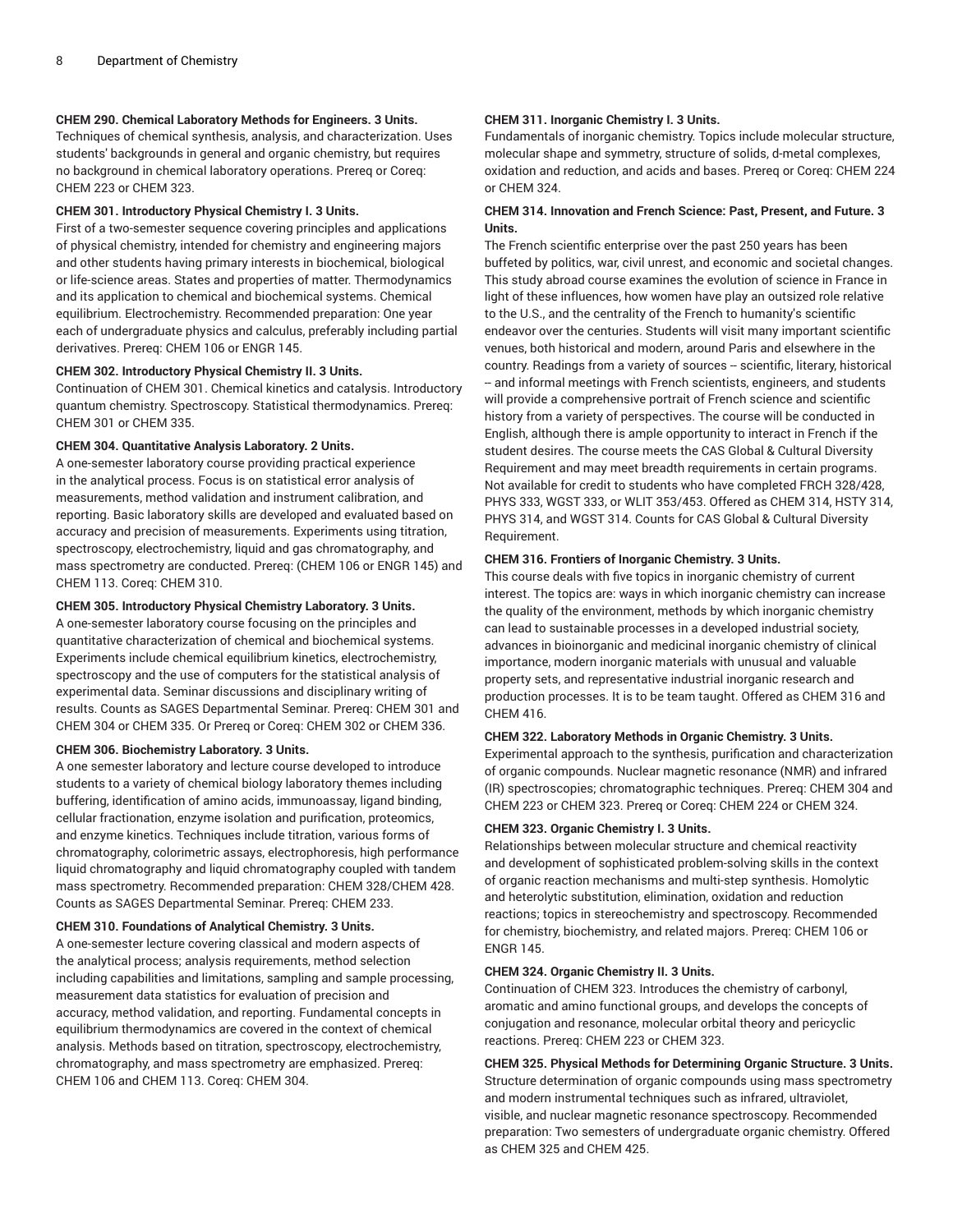#### **CHEM 328. Introductory Biochemistry I. 3 Units.**

A survey of biochemistry with a strong emphasis on the chemical logic underlying the structure, function, and evolution of biomolecules. Amino acids and protein structure, purification, and analysis. DNA, RNA, genes, and genomes. DNA replication, repair, and recombination. RNA synthesis and processing. Protein synthesis and turnover, control of gene expression. Hemoglobin. Drug development. Enzyme kinetics, catalytic and regulatory strategies. Carbohydrates. Offered as [CHEM 328](/search/?P=CHEM%20328) and [CHEM 428.](/search/?P=CHEM%20428) Prereq: [CHEM 224](/search/?P=CHEM%20224) or [CHEM 323.](/search/?P=CHEM%20323)

#### **CHEM 329. Biochemistry II: Living Systems. 3 Units.**

A survey of biochemical systems exploring their molecular circuitry and architecture. Lipids, cell membranes, channels and pumps. Signal transduction and receptors. Glycolysis, gluconeogenesis, citric acid cycle, and glycogen metabolism. Redox processes, electron transport, and photosynthesis. Fatty acid and amino acid biosynthesis and degradation. Nucleotide, lipid, and steroid biosynthesis. Sensory and immune systems. Molecular motors. Offered as [CHEM 329](/search/?P=CHEM%20329) and [CHEM 429.](/search/?P=CHEM%20429) Prereq: [CHEM 328.](/search/?P=CHEM%20328)

#### **CHEM 331. Laboratory Methods in Inorganic Chemistry. 3 Units.**

Synthesis, separation techniques, physical properties, and analysis. Advanced techniques of chemical synthesis, leading the student to the preparation of interesting inorganic and organometallic compounds. Offered as: [CHEM 331](/search/?P=CHEM%20331) and [CHEM 431](/search/?P=CHEM%20431). Prereq: [CHEM 322.](/search/?P=CHEM%20322)

#### **CHEM 332. Laboratory Methods in Physical Chemistry. 3 Units.**

Modern techniques of physicochemical measurement, including, kinetics, spectroscopy, and electrochemistry and the use of statistical methods for the analysis of experimental data. Seminar discussions and disciplinary writing of results. Counts as SAGES Departmental Seminar. Prereq: [CHEM 304.](/search/?P=CHEM%20304) Prereq or Coreq: [CHEM 336.](/search/?P=CHEM%20336)

#### **CHEM 333. Medicinal Chemistry and Drug Development. 3 Units.**

This course provides an overview on how principles in chemistry and biology are integrated to facilitate drug development. Primary emphasis will be placed on the development of organic molecules as drugs and metabolic enzymes as drug targets. Subjects pertinent to the introduction of medicinal chemistry, evaluation of drug efficacies in vitro and in vivo, and drug metabolism will be covered. Offered as [CHEM 333](/search/?P=CHEM%20333) and [CHEM 433](/search/?P=CHEM%20433). Prereq: [CHEM 223](/search/?P=CHEM%20223) or [CHEM 323](/search/?P=CHEM%20323) and [BIOL 215](/search/?P=BIOL%20215). Coreq: [CHEM 224](/search/?P=CHEM%20224) or [CHEM 324](/search/?P=CHEM%20324).

#### **CHEM 335. Physical Chemistry I. 3 Units.**

First of a two-semester sequence of physical chemistry for chemistry majors and others with career goals in the physical sciences or engineering. Thermodynamics and its application to chemical systems: First Law, Heat, Work, internal energy, State functions, Thermochemistry, Entropy, 2nd and 3rd law of thermodynamics, Chemical equilibrium, Real Gases, Phase diagrams, ideal and real solutions, Electrolyte solutions, and Electrochemical cells, batteries and fuel cells. Introduction to chemical kinetics. This class is taught using the flipped classroom strategy, where students are expected to learn the basic concepts before class by reading relevant notes and textbook sections, as well as watching videos and answering pre-class questions. In class, students work on exercises and solving problems. Students have ample opportunities to clarify concepts, ask questions, and learn from both peers (in group settings) and the teacher. Recommended preparation: One year each of undergraduate physics and calculus, including partial derivatives. Prereq: [CHEM 106](/search/?P=CHEM%20106) or [ENGR 145](/search/?P=ENGR%20145).

#### **CHEM 336. Physical Chemistry II. 3 Units.**

Continuation of [CHEM 335.](/search/?P=CHEM%20335) Reaction kinetics and catalysis. Reaction dynamics. Chemical quantum mechanics. Statistical mechanics and thermodynamics. Spectroscopy. Prereq: [CHEM 335](/search/?P=CHEM%20335) or Chemical Engineering Major with at least Junior standing.

#### **CHEM 340. Solar Energy Conversion. 3 Units.**

This is a multidisciplinary course from a chemist's point of view. This course teaches the background necessary to read and understand the scientific literature on solar energy conversion, and includes some basic device physics, materials chemistry and chemistry. Topics provide an overview of the field and includes: Global energy perspective, principles of photovoltaics, crystalline solar cells, thin-film solar cells, dye-sensitized solar cells, organic solar cells (with emphasis on polymer-based solar cells), photoelectrochemical cells and artificial photosynthesis for fuel production, and semiconductor nanostructures and quantum dots for solar energy conversion. The course includes three laboratories and a demo using state-of-the-art equipment, as well as presentations of recent research articles by the graduate students. It is recommended that students have experience with thermodynamics. The following CWRU courses would meet this expectation: [CHEM 301,](/search/?P=CHEM%20301) [CHEM 335](/search/?P=CHEM%20335), [ENGR 225](/search/?P=ENGR%20225) or [PHYS](/search/?P=PHYS%20313) 313. Offered as [CHEM 340](/search/?P=CHEM%20340) and [CHEM 440](/search/?P=CHEM%20440). Prereq: [CHEM 106](/search/?P=CHEM%20106) or [ENGR 145.](/search/?P=ENGR%20145)

#### **CHEM 341. Functional Nanomaterials. 3 Units.**

This course is designed to introduce important concepts on the fundamental physical and chemical properties of technologically important nanometer scale materials. The course will cover an overview of the scientific principles pertaining to new properties at the nanoscale; synthesis and characterization tools; and existing and emerging applications of nanomaterials. It will center on current research developments on major classes of functional nanomaterials, including plasmonic nanoparticles, quantum dots, nanomagnets, carbon nanotubes, nanocatalysts and hybrid inorganic/organic nanostructures. In addition an emphasis will be placed on understanding the broader societal, economical and environmental impact of the scientific and technological advances brought forward by nanotechnology. Offered as [CHEM 341](/search/?P=CHEM%20341) and [CHEM 441.](/search/?P=CHEM%20441)

#### **CHEM 342. Computational Chemistry. 3 Units.**

An introduction to computational methods in electronic structure. Molecular mechanics, semiempirical molecular orbital calculations, ab initio, post Hartree-Fock, density-functional theories, and hybrid approaches will be addressed. Continuum solvation calculations will be considered, time permitting. Offered as [CHEM 342](/search/?P=CHEM%20342) and [CHEM 442](/search/?P=CHEM%20442). Prereq: [CHEM 223](/search/?P=CHEM%20223) or [CHEM 323.](/search/?P=CHEM%20323)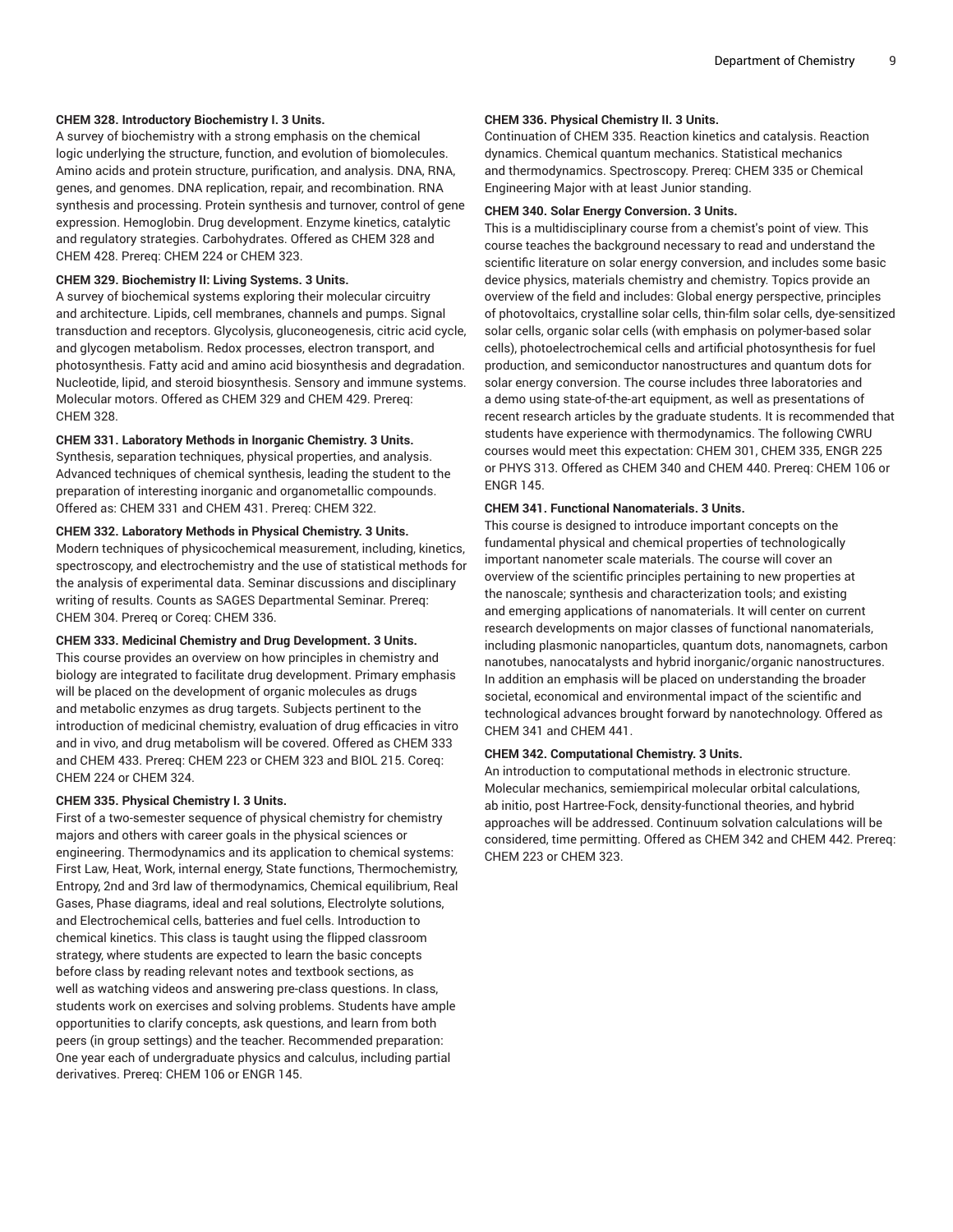### **CHEM 344. The Chemistry and Physics of Energy Storage. 3 Units.**

This course will cover both scientific and economic aspects of the operation of energy storage devices currently being considered for both small and large scale applications ranging from portable electronics to the electrical grid. These devices include pumped hydro, flywheel, compressed air, batteries, supercapacitors, thermal conversion, regenerative fuel cells and redox flow cells. Not to be included in this course are energy conversion devices such as photovoltaics and windmills. This course would be of interest to both undergraduate and graduate students with interest in the general area of energy management and will cover the physics and chemistry principles associated with the various modes of storage. Students either individually or in small groups will be expected to prepare a written document at the end of the course that describes and summarizes each mode of storage, including a discussion of all aspects of the technology such as costs of installation and operation, environmental impact, and economic projections. As part of this exercise students will become familiar with the extraordinary resources offered by our library. Offered as [CHEM 344](/search/?P=CHEM%20344) and [CHEM 444](/search/?P=CHEM%20444). Prereq: [CHEM 106.](/search/?P=CHEM%20106)

#### **CHEM 348. Chemistry Fermentation Brewing: To Discern the Molecular Basis of Fermentation and Beer Brewing. 3 Units.**

This course includes in-depth discussions of the chemistry and procedures underlying either an aspect of the brewing process or a style of beer in order to discern the molecular basis of fermentation and beer brewing. The biochemistry of yeast fermentation and hops, as well as mashing, lautering, boiling, conditioning, filtering, and packaging will be discussed. There is no lab component (such as brewing beer), although field trips to pubs including the Jolly-Scholar pub (located on campus) will be part of the course, as well as invited speakers who have set up local microbreweries. Each student will be expected to have basic background knowledge of chemistry, such as material taught in standard first year General Chemistry courses. Offered as [CHEM 348](/search/?P=CHEM%20348) and [CHEM 448.](/search/?P=CHEM%20448) Prereq: [CHEM 106](/search/?P=CHEM%20106) or [ENGR 145](/search/?P=ENGR%20145).

#### **CHEM 350. Modern Molecular Spectroscopy: Study of the Interactions Between Light and Matter. 3 Units.**

This course is aimed to provide a modern treatment of molecular spectroscopy for physical chemists and for other related areas of interest. At the same time, it will attempt to serve the more generally interested science and engineering student to learn about the many interactions that light undergoes with matter. Offered as [CHEM 350](/search/?P=CHEM%20350) and [CHEM 450.](/search/?P=CHEM%20450) Prereq: [CHEM 302](/search/?P=CHEM%20302) or [CHEM 310](/search/?P=CHEM%20310) or [CHEM 336.](/search/?P=CHEM%20336)

#### **CHEM 395. Chemistry Colloquium Series. 1 Unit.**

Course content provided by Thursday chemistry department colloquia (or Frontiers in Chemistry lectures). Discussion sessions review previous lectures and lay foundation for forthcoming lectures.

#### **CHEM 397. Undergraduate Research. 1 - 6 Units.**

Independent research project within a research group in the chemistry department or, by petition, within a research group in another Case department. Arrangements should be made with the faculty member selected. Open to all chemistry majors and other qualified students; required for Honors in Chemistry. A written report is required each semester.

#### **CHEM 398. Undergraduate Research/Senior Capstone Project. 3 - 6 Units.**

Independent research project within a research group in the chemistry department or, by petition, within a research group in another Case department. Arrangements should be made by consultation with the faculty member selected and the Senior Capstone Committee of the chemistry department. Open to all chemistry majors and other qualified students. Satisfies the research requirement for Honors in Chemistry. A written report and public oral presentations are required. Counts as SAGES Senior Capstone.

#### **CHEM 406. Chemical Kinetics. 3 Units.**

Theory and characterization of chemical rate processes. Recommended preparation: Two semesters of undergraduate physical chemistry.

#### **CHEM 407. Chemical Thermodynamics. 3 Units.**

Thermodynamics and statistical thermodynamics and their application to chemical problems. Recommended preparation: Two semesters of undergraduate physical chemistry.

#### **CHEM 412. Advanced Inorganic Chemistry I. 3 Units.**

Chemistry of inorganic systems. Spectroscopy, magnetism, and stereochemistry of transition metal compounds. Recommended preparation: One semester of undergraduate inorganic chemistry and two semesters of undergraduate physical chemistry.

#### **CHEM 414. Organometallic Reactions and Structures. 3 Units.**

Bonding, structure, and mechanistic aspects of organometallic chemistry and the relevance of organometallic species to chemical catalysis. Recommended preparation: One semester of undergraduate inorganic chemistry.

#### **CHEM 416. Frontiers of Inorganic Chemistry. 3 Units.**

This course deals with five topics in inorganic chemistry of current interest. The topics are: ways in which inorganic chemistry can increase the quality of the environment, methods by which inorganic chemistry can lead to sustainable processes in a developed industrial society, advances in bioinorganic and medicinal inorganic chemistry of clinical importance, modern inorganic materials with unusual and valuable property sets, and representative industrial inorganic research and production processes. It is to be team taught. Offered as [CHEM 316](/search/?P=CHEM%20316) and [CHEM 416](/search/?P=CHEM%20416).

#### **CHEM 421. Advanced Organic Chemistry I. 3 Units.**

Structure, bonding, and molecular orbital theory. Stereochemistry and conformational analysis. Reaction mechanisms. Aromaticity and aromatic substitution. Pericyclic reactions, orbital symmetry conservation, and free radical chemistry. Recommended preparation: Two semesters of undergraduate organic chemistry.

#### **CHEM 422. Advanced Organic Chemistry II. 3 Units.**

Carbocations and carbanions. Nucleophilic and electrophilic aliphatic substitutions. Heterolytic addition and elimination reactions. Carbonyl reactions. Acyl transfer chemistry. Oxidations, reductions, and rearrangements. Prereq: [CHEM 421](/search/?P=CHEM%20421).

#### **CHEM 425. Physical Methods for Determining Organic Structure. 3 Units.**

Structure determination of organic compounds using mass spectrometry and modern instrumental techniques such as infrared, ultraviolet, visible, and nuclear magnetic resonance spectroscopy. Recommended preparation: Two semesters of undergraduate organic chemistry. Offered as [CHEM 325](/search/?P=CHEM%20325) and [CHEM 425](/search/?P=CHEM%20425).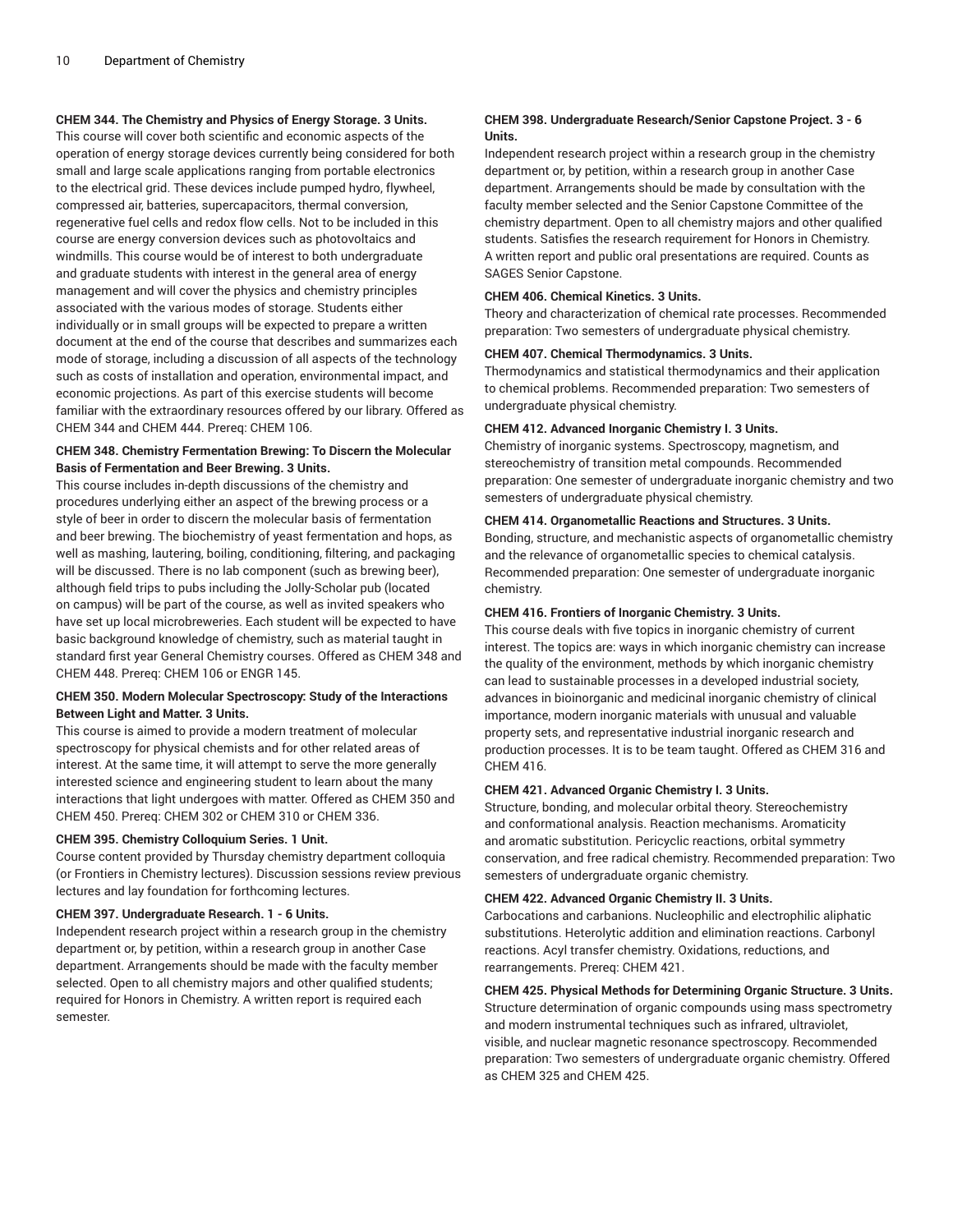#### **CHEM 428. Introductory Biochemistry I. 3 Units.**

A survey of biochemistry with a strong emphasis on the chemical logic underlying the structure, function, and evolution of biomolecules. Amino acids and protein structure, purification, and analysis. DNA, RNA, genes, and genomes. DNA replication, repair, and recombination. RNA synthesis and processing. Protein synthesis and turnover, control of gene expression. Hemoglobin. Drug development. Enzyme kinetics, catalytic and regulatory strategies. Carbohydrates. Offered as [CHEM 328](/search/?P=CHEM%20328) and [CHEM 428.](/search/?P=CHEM%20428)

#### **CHEM 429. Biochemistry II: Living Systems. 3 Units.**

A survey of biochemical systems exploring their molecular circuitry and architecture. Lipids, cell membranes, channels and pumps. Signal transduction and receptors. Glycolysis, gluconeogenesis, citric acid cycle, and glycogen metabolism. Redox processes, electron transport, and photosynthesis. Fatty acid and amino acid biosynthesis and degradation. Nucleotide, lipid, and steroid biosynthesis. Sensory and immune systems. Molecular motors. Offered as [CHEM 329](/search/?P=CHEM%20329) and [CHEM 429.](/search/?P=CHEM%20429)

#### **CHEM 431. Laboratory Methods in Inorganic Chemistry. 3 Units.**

Synthesis, separation techniques, physical properties, and analysis. Advanced techniques of chemical synthesis, leading the student to the preparation of interesting inorganic and organometallic compounds. Offered as: [CHEM 331](/search/?P=CHEM%20331) and [CHEM 431](/search/?P=CHEM%20431). Prereq: [CHEM 322](/search/?P=CHEM%20322)

#### **CHEM 433. Medicinal Chemistry and Drug Development. 3 Units.**

This course provides an overview on how principles in chemistry and biology are integrated to facilitate drug development. Primary emphasis will be placed on the development of organic molecules as drugs and metabolic enzymes as drug targets. Subjects pertinent to the introduction of medicinal chemistry, evaluation of drug efficacies in vitro and in vivo, and drug metabolism will be covered. Offered as [CHEM 333](/search/?P=CHEM%20333) and [CHEM 433](/search/?P=CHEM%20433).

#### **CHEM 435. Synthetic Methods in Organic Chemistry. 3 Units.**

Systematic consideration of reactions involving functional group transformations and carbon-carbon bond formations used in modern organic synthesis. Recommended preparation: Two semesters of undergraduate organic chemistry.

#### **CHEM 436. Complex Molecular Synthesis. 3 Units.**

An advanced organic chemistry course providing students with an in-depth examination of the art of total synthesis drawing from both classical and recent examples. Recommended preparation: Two semesters of undergraduate organic chemistry.

### **CHEM 438. Bioorganic and Environmental Photochemistry. 3 Units.**

This discusses the fundamental principles of molecular and supramolecular photochemistry. In particular, the fundamental paradigms of light absorption by molecules and the photochemical and photophysical mechanisms by which molecules dispose of the excess energy after light absorption will be described. The goal is to develop paradigms for understanding experimental and theoretical aspects of molecular photophysics relevant to bioorganic, supramolecular, and environmental photochemistry, as well as to other light-induced processes such as photosynthesis, photocatalysis, and photovoltaics. The paradigms for determining photochemical mechanisms, the theory of the fundamental photochemical primary processes, and examples of important photochemical primary processes will be reviewed. Selected experimental techniques and theoretical methods used to probe the dynamics of electronic excited states in molecules and their photoreactivity will be presented. Advanced photochemical applications for understanding the electronic relaxation pathways and photochemistry of selected families of bioorganic molecules and environmental pollutants in natural waters will be discussed. Recommended Preparation: Chemical Kinetics ([CHEM 406](/search/?P=CHEM%20406) or equivalent) and Elementary Differential Equations ([MATH](/search/?P=MATH%20224) 224 or equivalent). Prereq: [CHEM 336](/search/?P=CHEM%20336) and [MATH](/search/?P=MATH%20124) 124.

#### **CHEM 440. Solar Energy Conversion. 3 Units.**

This is a multidisciplinary course from a chemist's point of view. This course teaches the background necessary to read and understand the scientific literature on solar energy conversion, and includes some basic device physics, materials chemistry and chemistry. Topics provide an overview of the field and includes: Global energy perspective, principles of photovoltaics, crystalline solar cells, thin-film solar cells, dye-sensitized solar cells, organic solar cells (with emphasis on polymer-based solar cells), photoelectrochemical cells and artificial photosynthesis for fuel production, and semiconductor nanostructures and quantum dots for solar energy conversion. The course includes three laboratories and a demo using state-of-the-art equipment, as well as presentations of recent research articles by the graduate students. It is recommended that students have experience with thermodynamics. The following CWRU courses would meet this expectation: [CHEM 301,](/search/?P=CHEM%20301) [CHEM 335](/search/?P=CHEM%20335), [ENGR 225](/search/?P=ENGR%20225) or [PHYS](/search/?P=PHYS%20313) 313. Offered as [CHEM 340](/search/?P=CHEM%20340) and [CHEM 440](/search/?P=CHEM%20440).

#### **CHEM 441. Functional Nanomaterials. 3 Units.**

This course is designed to introduce important concepts on the fundamental physical and chemical properties of technologically important nanometer scale materials. The course will cover an overview of the scientific principles pertaining to new properties at the nanoscale; synthesis and characterization tools; and existing and emerging applications of nanomaterials. It will center on current research developments on major classes of functional nanomaterials, including plasmonic nanoparticles, quantum dots, nanomagnets, carbon nanotubes, nanocatalysts and hybrid inorganic/organic nanostructures. In addition an emphasis will be placed on understanding the broader societal, economical and environmental impact of the scientific and technological advances brought forward by nanotechnology. Offered as [CHEM 341](/search/?P=CHEM%20341) and [CHEM 441.](/search/?P=CHEM%20441)

#### **CHEM 442. Computational Chemistry. 3 Units.**

An introduction to computational methods in electronic structure. Molecular mechanics, semiempirical molecular orbital calculations, ab initio, post Hartree-Fock, density-functional theories, and hybrid approaches will be addressed. Continuum solvation calculations will be considered, time permitting. Offered as [CHEM 342](/search/?P=CHEM%20342) and [CHEM 442](/search/?P=CHEM%20442). Prereq: [CHEM 223](/search/?P=CHEM%20223) or [CHEM 323.](/search/?P=CHEM%20323)